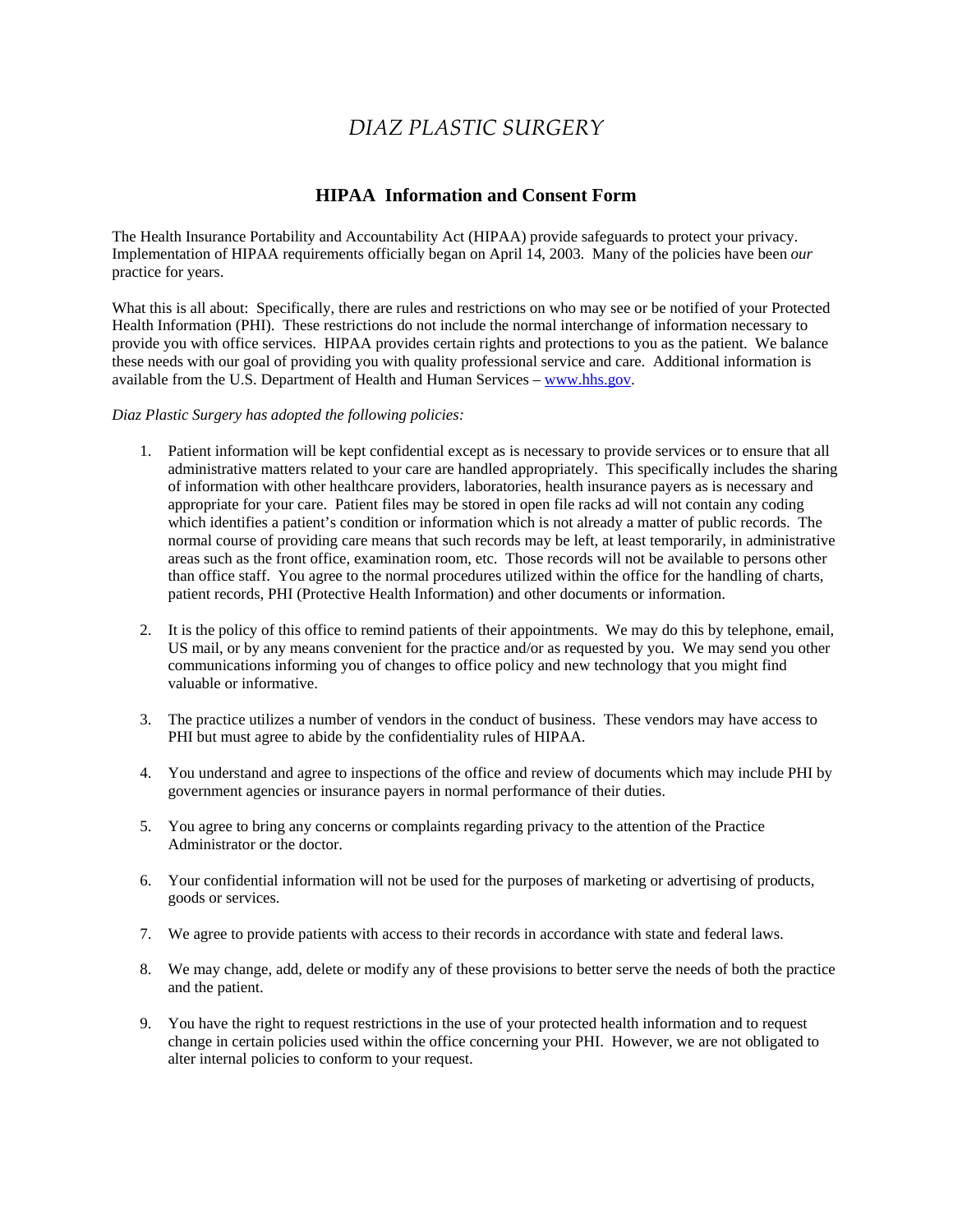## *DIAZ PLASTIC SURGERY*

**I, \_\_\_\_\_\_\_\_\_\_\_\_\_\_\_\_\_\_\_\_\_\_\_\_\_\_\_\_\_\_\_\_\_\_\_\_\_\_\_\_\_\_\_\_, Date\_\_\_\_\_\_\_\_\_\_\_\_\_\_\_\_\_\_\_, do hereby consent and acknowledge my agreement to the terms set for the in the HIPAA INFORMATION FORM and any subsequent changes in office policy.** 

**I understand that this consent shall remain in force from this time forward.** 

**Office Staff Witness/Signature:\_\_\_\_\_\_\_\_\_\_\_\_\_\_\_\_\_\_\_\_\_\_\_\_\_\_\_\_\_\_\_ Date: \_\_\_\_\_\_\_\_\_\_\_\_\_\_\_\_\_\_\_\_\_\_\_**